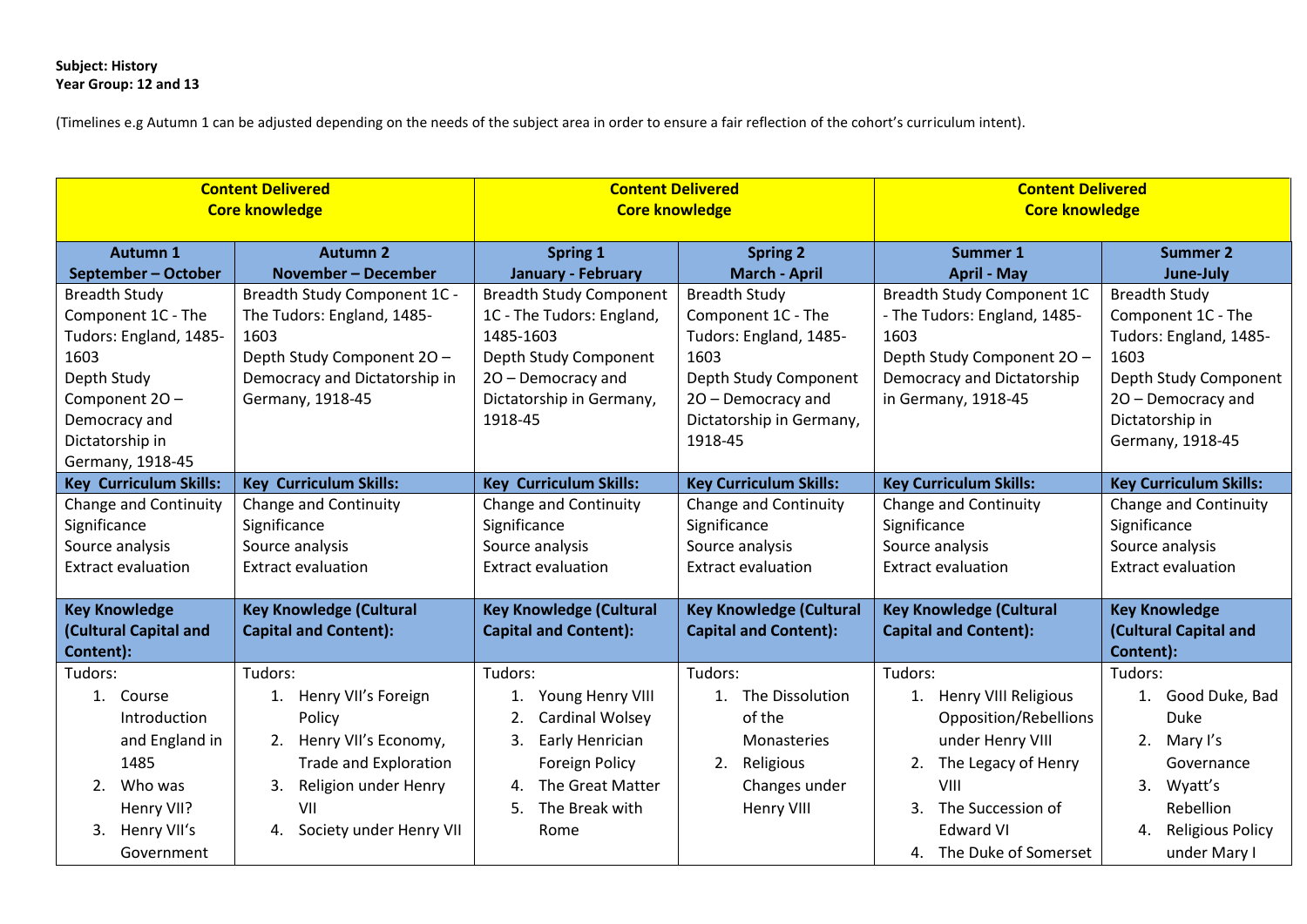|                                      |                                |                                |                             |                           |                         |                        | Thomas                              |                        |                                       |                    |                            |
|--------------------------------------|--------------------------------|--------------------------------|-----------------------------|---------------------------|-------------------------|------------------------|-------------------------------------|------------------------|---------------------------------------|--------------------|----------------------------|
|                                      | 4. Henry VII's                 | 5.                             | Henry VII Dynastic          | 6.                        | Parliament and          | 3.                     |                                     |                        | 5. The Duke of                        |                    | 5. The Mid-Tudor           |
|                                      | <b>Finances</b>                |                                | <b>Issues</b>               |                           | the Establishment       |                        | Cromwell and                        |                        | Northumberland                        |                    | Crisis                     |
|                                      | 5. Henry VII and               | 6.                             | Henry VII's Final Years     |                           | of Royal                |                        | Government                          |                        | 6. Religious Policy under             |                    | 6. End of Year             |
|                                      | the Nobility                   |                                | and Legacy                  |                           | Supremacy               |                        | 4. Later Henrican                   |                        | <b>Edward VI</b>                      |                    | Assessment                 |
|                                      | 6. Henry VII and               |                                |                             |                           |                         |                        | Foreign Policy                      |                        |                                       |                    |                            |
|                                      | Rebellions                     | Germany:                       |                             | Germany:                  |                         | 5.                     | Economy under                       | Germany:               |                                       | Germany:           |                            |
|                                      |                                |                                | 1. The Treaty of Versailles |                           | 1. Kapp Putsch          |                        | Henry VIII                          |                        | 1. Impact of the Great                |                    | 1. Resistance              |
| Germany:                             |                                | 2.                             | Problems facing             | 2.                        | <b>Munich Putsch</b>    | 6.                     | Society under                       |                        | Depression - Political                | 2.                 | Propaganda                 |
| 1. Course                            |                                |                                | Germany in 1919             | 3.                        | Judge stability of      |                        | Henry VIII                          |                        | 2. Appeal of Nazism and               |                    | 3. Totalitarian            |
|                                      | introduction                   |                                | 3. Causes of                |                           | the Weimar              |                        |                                     |                        | Communism                             |                    | State overview             |
|                                      | 2. November                    |                                | Hyperinflation              |                           | Republic 1919-<br>1923  | Germany:               |                                     |                        | 3. Hitler's Road to<br>Chancellorship |                    | 4. Nazi Economic<br>Policy |
|                                      | Revolution                     | 4.                             | Impact of                   |                           | 4. Golden Age -         |                        | 1. Golden Age                       |                        | 4. Hitler's Consolidation             |                    | 5. Nazi Social             |
| 3. Weimar                            |                                |                                | Hyperinflation              |                           | Economic                |                        | Political                           |                        | of Power Jan - March                  |                    | Policy                     |
|                                      | Constitution                   | 5.                             | <b>Sparticist Uprising</b>  |                           | 5. Golden Age -         |                        | 2. Golden Age -                     |                        | 1933                                  |                    | 6. Radicalisation of       |
|                                      | 4. Efficacy of the             | 6.                             | <b>Exam Practice</b>        |                           | Social                  |                        | Judgement.                          |                        | 5. Hitler's Consolidation             |                    | the State                  |
|                                      | Weimar                         |                                |                             |                           | 6. Golden Age -         | 3.                     | <b>Wall Street Crash</b>            |                        | of Power - March                      |                    |                            |
|                                      | Constitution                   |                                |                             |                           | <b>Foreign Policy</b>   | 4.                     | Impact of the                       |                        | 1933 - August 1934                    |                    |                            |
| 5.                                   | The Big Four                   |                                |                             |                           |                         |                        | <b>Great Depression</b><br>- Social |                        | 6. Terror State                       |                    |                            |
|                                      | 6. Exam practice               |                                |                             |                           |                         |                        | 5. Impact of the                    |                        |                                       |                    |                            |
|                                      |                                |                                |                             |                           |                         |                        | <b>Great Depression</b>             |                        |                                       |                    |                            |
|                                      |                                |                                |                             |                           |                         |                        | - Economic                          |                        |                                       |                    |                            |
|                                      |                                |                                |                             |                           |                         |                        | 6. Exam practice                    |                        |                                       |                    |                            |
|                                      |                                |                                |                             |                           |                         |                        |                                     |                        |                                       |                    |                            |
|                                      |                                |                                |                             |                           |                         |                        |                                     |                        |                                       |                    |                            |
|                                      |                                |                                |                             |                           |                         |                        |                                     |                        |                                       |                    |                            |
| Assessment:                          |                                | Assessment:                    |                             | Assessment:               |                         | Assessment:            |                                     | Assessment:            |                                       | Assessment:        |                            |
|                                      |                                |                                |                             |                           |                         |                        |                                     |                        |                                       |                    |                            |
| Tudors:                              |                                | Tudors:                        |                             | Tudors:                   |                         | Tudors:                |                                     | Tudors:                |                                       | Tudors:            |                            |
| 25 Mark - Henry VII's                | 30 Marker - Henry VIII's       |                                |                             | 25 Marker - Henry VIII's  | 25 Marker - Henry VIII  |                        | 25 Marker - Edwardian               |                        |                                       | 25 Marker - Mary I |                            |
|                                      | reforms in government          | relationship with the nobility |                             |                           | actions destroyed Henry | changes to the Church  |                                     | Government inherited a |                                       | Governance         |                            |
| 25 Mark - Rebellions                 |                                |                                | 30 Marker - The success of  | VII's Legacy              |                         | 30 Marker - Henry VIII |                                     | flawed legacy          |                                       |                    | 30 Marker - Existence of   |
| were the greatest                    | Henry VII's foreign policy.    |                                |                             | 30 Marker - Cardinal      | development of the      |                        | 30 Marker - Religious               |                        |                                       | a Mid Tudor Crisis |                            |
| challenge to the                     |                                |                                |                             | Wolsey's effectiveness as | English Economy         |                        | Changes 1532 - 1553                 |                        |                                       |                    |                            |
| authority of Henry VII               |                                | Germany:                       |                             | chief minister            |                         |                        |                                     |                        |                                       | Germany:           |                            |
|                                      | 25 mark - Treaty of Versailles |                                |                             |                           |                         |                        | Germany:                            |                        | Germany:                              |                    | 25 mark - Extent of        |
| 30 mark - Hyperinflation<br>Germany: |                                |                                | Germany:                    |                           |                         | 30 mark - Golden Age   |                                     |                        |                                       | totalitarianism    |                            |